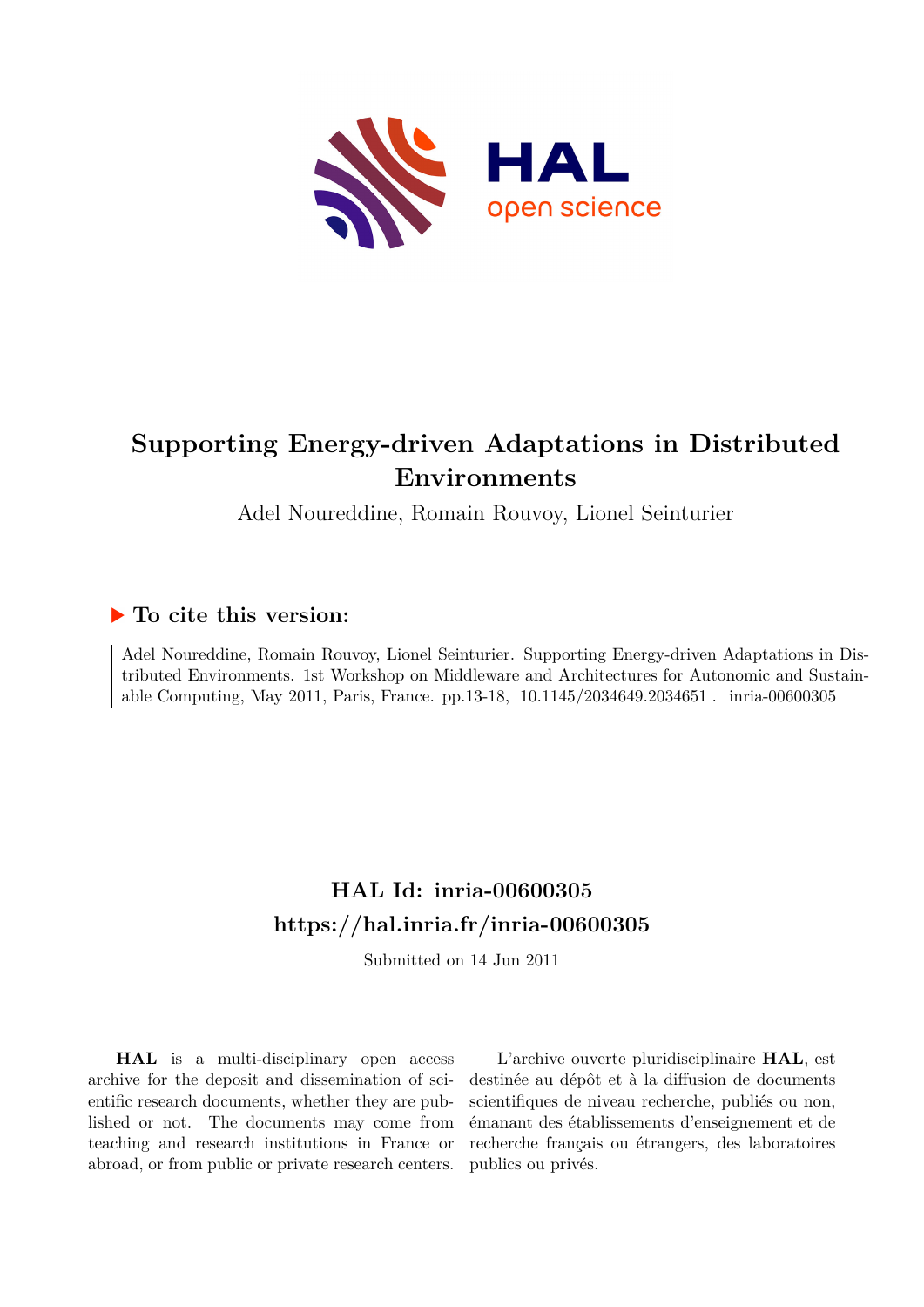## **Supporting Energy-driven Adaptations in Distributed Environments**

Adel Noureddine, Romain Rouvoy and Lionel Seinturier INRIA Lille – Nord Europe, Project-team ADAM University Lille 1 - LIFL CNRS UMR 8022, France firstname.lastname@inria.fr

## ABSTRACT

The rise of the usage of digital devices and software services contribute to the increase of energy consumption of IT infrastructures. However, energy is still largely produced by limited resources. Therefore, optimizing and reducing its consumption is an economic and human necessity. Related works addressing energy optimization in computer science are widespread, but at the middleware layer, existing approaches are limited in their scope, adaptability and autonomous functioning. In this paper, we propose the foundations of a middleware architecture capable of handling various types of energy techniques and in different contexts. The distributed nature of our approach fits in a ubiquitous environment and covers the energy dimensions of both devices and software services. We also present the experimental results of a prototype implementing a subset of our proposed architecture. These results illustrate the potential of our energy-aware and autonomous approach.

### Categories and Subject Descriptors

D.2.11 [Software Engineering]: Software Architectures—*Serviceoriented architecture (SOA)*

#### General Terms

Middleware, Energy awareness, Distributed Environments

## 1. INTRODUCTION

With the increase in the usage of digital devices (smartphones, tablets, televisions), and software services *in the cloud* that require important processing and memory resources, energy consumption of these devices and services is starting to become unsustainable. While raw materials needed for energy production are limited, their impact is rising and reaching a peak of consumption [4].

Research to improve the efficiency of devices and reduce the power consumption of services, or *Green IT*, has and is still carried out to address these challenges. Reducing the energy consumption of connected devices and computers requires a comprehensive view of the different layers of the system. The middleware layer is, thus, a good candidate for hosting energy-aware approaches and solutions.

However, current proposed solutions are limited in their scope or adaptability (cf. Section 5).

In this paper, we present an energy-aware adaptive middleware architecture that tackles some of the challenges of energy-aware middleware. In particular, we propose an architecture capable of handling various types of energy optimization techniques that can be build on top of an adaptive middleware. Its distributed nature and its reliance on distributed architectural styles, such as REST, could allow it to scale from managing the energy consumption of smart homes up to data centers and large-scale systems.

The remainder of this paper is organized as follows. Section 2 introduces our motivation scenario. Section 3 reports on the reference architecture of our framework. In Section 4, implementation details of a prototype of a subset of our architecture, as well as experimentation results on the motivation scenario are presented and discussed. Finally, we discuss related work and conclude in Sections 5 and 6, respectively.

## 2. MOTIVATION SCENARIO

#### *Watching streaming videos on a tablet PC*

Tom wishes to watch a movie on his new tablet PC and prefers watching it while lying on his bed. Tom cannot connect his tablet to an electrical outlet, thus his tablet is limited by its battery capacity. The movie is stored on a NAS server and can be streamed over WiFi. When Tom starts playing the movie, the home energy management system detects this event and starts collecting energy and context data from both the tablet (including the video player software) and the NAS server. During the movie playback, the system monitors the evolution of the energy consumption and adapts the system components in order to satisfy Tom's main objective (watching the whole movie before the battery runs out), while still respecting Tom's pre-defined preferences (*e.g.*, minimum video quality). The adaptation varies from degrading the quality of the video playback to lowering sound volume or screen brightness.

This motivation scenario illustrates a use case example of our contribution: managing and optimizing the energy consumption of digital devices and components in an autonomous manner. The energy management system adapts the video and tablet in order to satisfy Tom's wishes to watch the entire movie without interrupting the playback or running out of energy.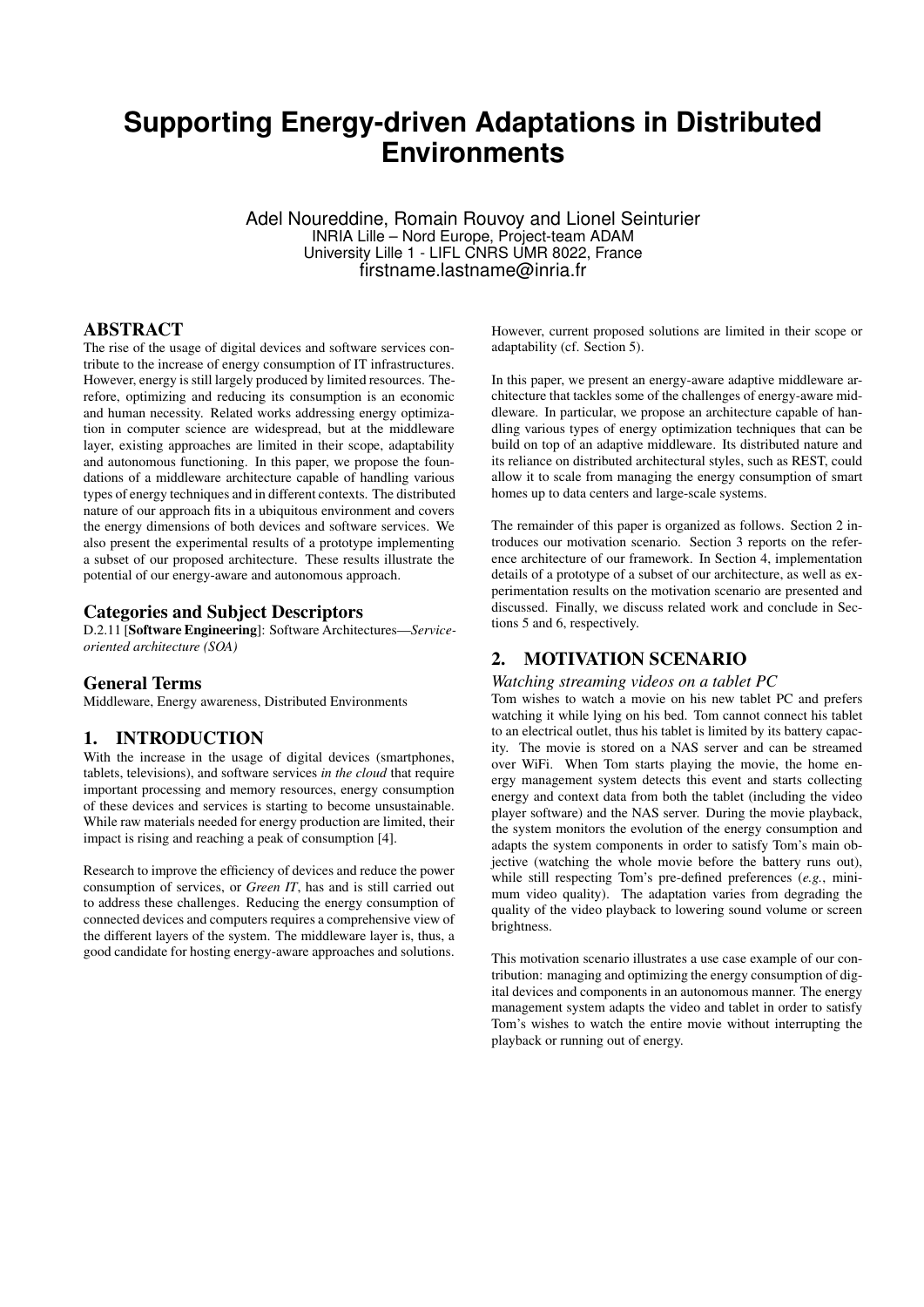## 3. MIDDLEWARE ARCHITECTURE

In this section, we overview the main principles of our architecture, and then we detail a prototype architecture for our decision engine.

## 3.1 Overview

We propose a middleware architecture (cf. Figure 1) built on the REST architectural style [6] and following the MAPE-K autonomic control loop reference model [7]. The architecture is therefore distributed and can be scaled to be deployed in different environments, from smart homes up to large-scale systems.

REST (*REpresentational State Transfer*) is a resource-oriented software architecture style for building distributed applications [6]. The resources are uniquely addressable using an universal syntax (*e.g.*, URL in HTTP), and share an uniform interface for the transfer of application states between client and server (*e.g.*, GET, POST, PUT, DELETE in HTTP). Sensors and actuators in our architecture are reified as REST resources, each having a dedicated URI.



 $\boldsymbol{\mathcal{L}}$ REST communications

#### Figure 1: A General Overview of our Reference Architecture.

Our architecture is built through different components of the MAPE-K autonomic control loop. The *monitoring component* collects energy information and observes the environment for any context changes. These collected information are then used by the *analyzing component* for processing and identifying *symptoms* that require an adaptation. When a symptom is detected, the *planning component* selects efficient adaptation *actions* from the rule repository, and forwards them to the *executing component* to be executed.

A stabilization and filtering layer is used to filter outdated measures or insignificant changes considering the *Quality of Context* (QoC) [5] of the energy measures. The layer filters also adaptation actions that are considered as obsolete after the decision process.

Adapting the system requires energy information to be monitored from the environment. However, in addition to energy measures, additional contextual information is also needed. In particular, we identified component characteristics, communication protocols characteristics, and network quality as key information for energy-aware adaptations.

In addition to four parameters of QoC classification [9] that are relevant to energy-awareness, we also extend the classification with an additional QoC dimension: *Energy Source Type*. This parameter defines the type of the energy source used to power one or a group

of components, and its value is taken from a list of keywords (*e.g.*, battery, AC).

## 3.2 Autonomous Decision Engine

Two main components form our decision engine: an analyzing component (cf. Figure 2) and a planning component (cf. Fig $ure 3)$ .



Figure 2: The Analyzing Component.

The analyzing component receives monitored information from the *monitoring component*, processes this information and decides if the energy context needs adaptation. It uses information from the *knowledge repository* and *rule repository* in order to help in the decision. Information such as users preferences and objectives, or stored component characteristics are therefore used in the computation phases of the analysis. In particular, the *analyzing component* calculates resource data (*e.g.*, available power in the battery, or time left of the video playback). The calculated resources are not limited to direct energy computation. Temperature, budget or user location resources could also be calculated in this phase and used in the decision process. For our prototype architecture, we propose two resource parameters: *required resource* and *available resource*. Available resource defines how much resources the components are allowed to consume (*e.g.*, power left in the battery). Required resource defines the amount of resources the components need in order to carry out the user objective (*e.g.*, watch the video entirely). The *analyzing component* calculates also system invariants, such as the minimum or maximum values of a component parameter (*e.g.*, minimum video resolution as stated by the user preferences). Finally, it compares the calculated resources and determines if the system needs an adaptation. In the latter case, it notify the *planning component*.



Figure 3: The Planning Component.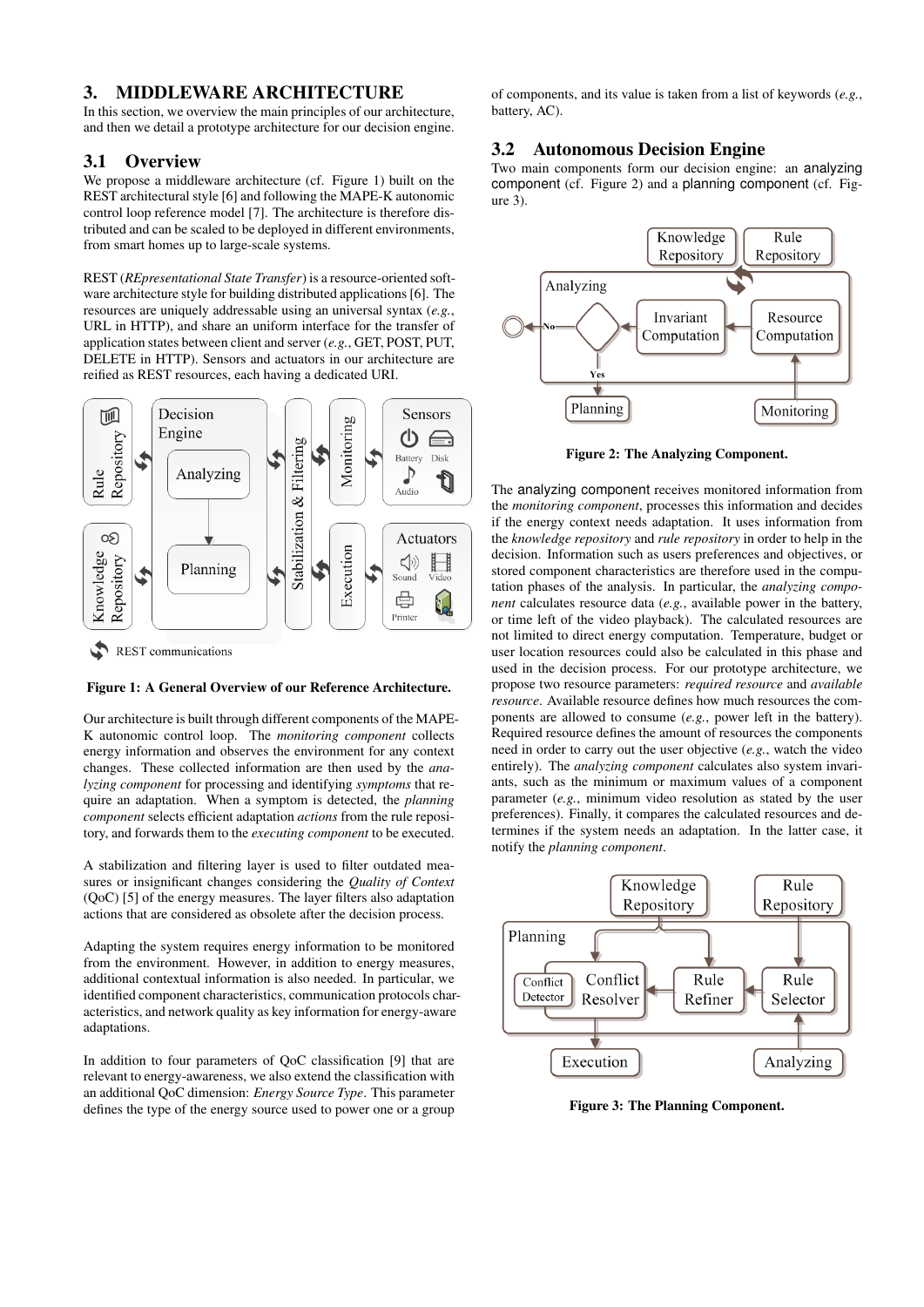The planning component (cf. Figure 3) is notified when the system requires energy-aware adaptations. It first selects relevant rules from the *rule repository* based on their conditions, then refines the selected rules using information from the knowledge repository (*e.g.*, component characteristics, user preferences). Rules follow the *conditions* → *actions* principle, with conditions being based on the calculated resource parameters (*e.g.*, energy, time, budget). Rules can be complex, but we decided to use basic rules in our prototype for simplicity, as described in Listing 1. In this example, the *screen brightness* will be set to 70%, the *sound volume* to 85% and the *video resolution* to 1024 × 780 if the *available battery power* is less than 80% of its total capacity.

| <b>Rule 1 Scarce Battery</b>                                                                |
|---------------------------------------------------------------------------------------------|
| // energy becomes low on the tablet PC                                                      |
| <b>if</b> analyzing. Available $\langle 80\% \times \text{anlyzing}$ . Required <b>then</b> |
| // lower the quality of the video playback                                                  |
| $executing. Screen. Brightness \leftarrow 70\%$                                             |
| $executing.Sound.Volume \leftarrow 85\%$                                                    |
| $execution, Player. Video. Resolution \leftarrow 1024 \times 780$                           |
| end if                                                                                      |

Next, the *planning component* detects and resolves conflicts between the selected actions and makes sure that these actions will not damage the system integrity or have a negative impact on energy consumption.

For that, the resolver needs information from the knowledge repository, and performs its verifications in three steps:

- 1. First, it considers a *list of known conflicts*, which is stored in the *knowledge repository* and is maintained and updated whenever a new conflict is detected. The list contains conflicts, such as incompatibility between several actions, or combinations of actions that could lead to damaging the system integrity or security, or to substantial energy losses. The conflict detection is based on a *conflict detector* component that uses context learning techniques in order to detect conflicts between system components. These techniques are based on energy consumption history and an association of previously applied actions with the variation of energy consumption afterward. The conflict detection approaches are still an ongoing research and are planned for future works.
- 2. If no conflicts are detected, and several actions apply to the same parameter of a component, a *priority system* is then used to differentiate rules and actions. If a priority value is assigned to a rule, then all of its actions inherit the same priority. However, actions, indiscriminately of their rules, can be assigned a priority value that will be used in the selection process instead of its inherited priority.
- 3. Finally, in the case of actions having the same priority, the resolver will *estimate the saved energy* for each action, and selects the one that maximizes energy saving.

Finally, selected actions are deployed on the system through the *executing component*. The latter uses actuator interfaces to forward adaptation actions using REST principles.

## 4. SIMULATION AND EMPIRICAL VALI-DATION

Our experimentation is based on the video streaming scenario described in Section 2. In particular, we first deployed the application in a simulated environment to check the coverage and the efficiency of rules, and then we tested the application in a real environment to observe potential side-effects of energy-driven adaptations.

## *Software Prototype*

We used *Service Component Architecture* (SCA) [2] architectural styles to build our prototype. SCA is a set of specifications for constructing and combining distributed applications, based on the principles of SOA (*Service Oriented Architecture*) and CBSE (*Component Based Software Engineering*). SCA applications are created from basic construction blocks—*i.e.*, *components*. They have *services* (provided interfaces), *references* (required interfaces), and expose *properties*. SCA is designed to be language-agnostic, which is an advantage for building adaptable and scalable energy-driven architectures.

We built a subset of our architecture on top of the FRASCATI [16] middleware platform. FRASCATI is a flexible and extensible platform that allows the execution of SCA applications. Interestingly, it offers runtime adaptation and manageability properties to SCA applications. FRASCATI also offers reflective capabilities with introspection, intercession, monitoring, and dynamic reconfiguration. These properties and capabilities meet the requirements of our architecture. The reflective capabilities allows dynamic reconfiguration of the architecture itself, such as *on-the-fly* updates of the planning component.

### *SCA Components*

Our prototype monitors four system components (battery, CPU, screen, and sound) and the video stream. It can send adaptation actions to three components (screen, sound, and video). Both monitoring and sending adaptations are based on REST principles—*i.e.*, components expose their data as REST resources. The video component uses MPlayer<sup>1</sup> to stream and control the video. We used an existing Java class<sup>2</sup> to encapsulate MPlayer as an SCA video component (cf. Figure 4). The experimentation has been performed on a single computer (to reduce the noise induced by the network infrastructure), but it can be easily reproduced in a distributed system.



Figure 4: SCA Video Component used in the Experimentation.

<sup>1</sup> http://www.mplayerhq.hu

<sup>2</sup> http://beradrian.users.sf.net/articles/JMPlayer.java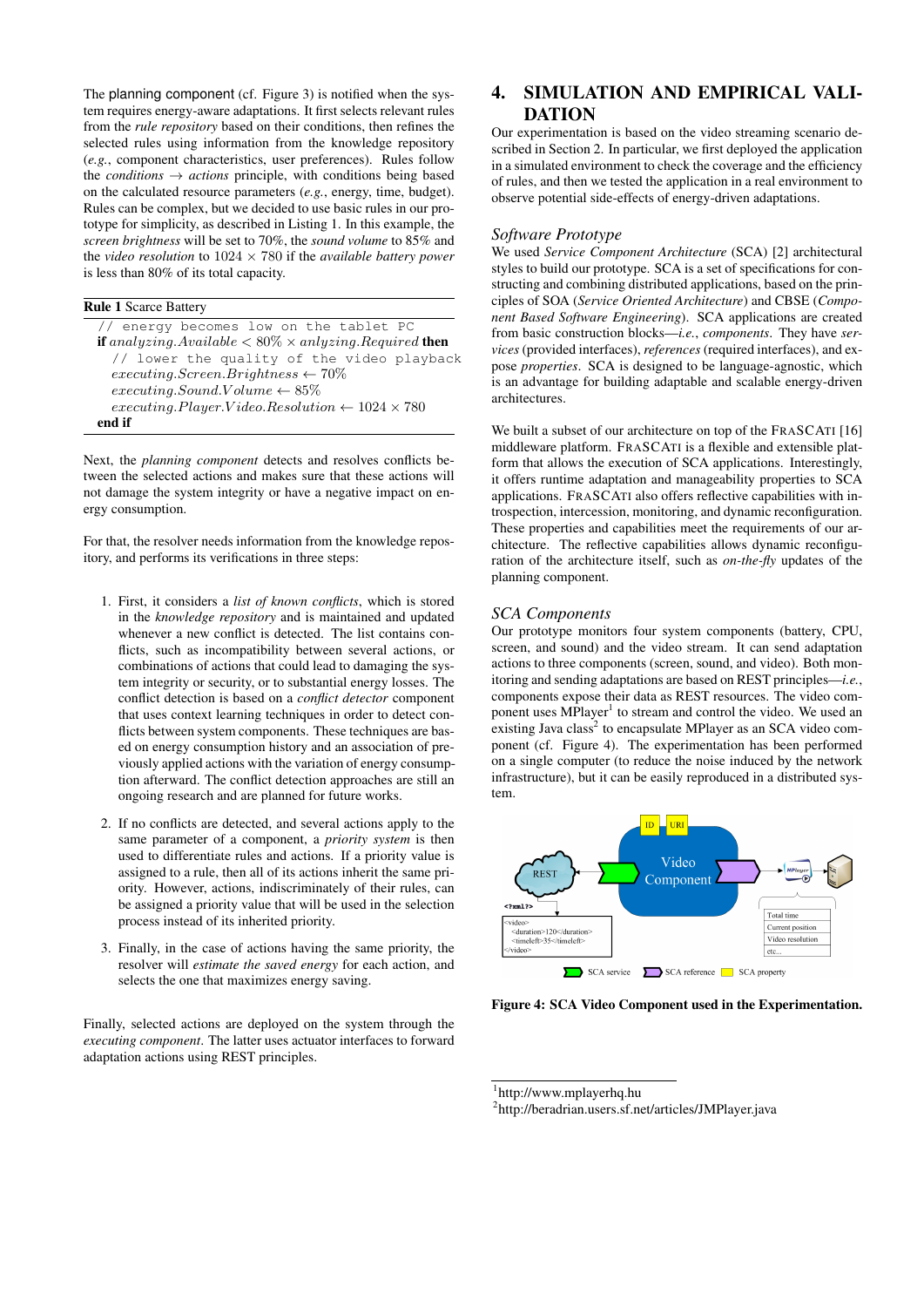## 4.1 Simulation

We first simulated the hardware and software components (actuators and sensors) and run our prototype using four simulated SCA components: CPU, battery, video, and screen. The hardware and software access of these SCA components are simulated using mathematical formulas (*e.g.*, battery draining is simulated by calculating the power consumed per minute by the CPU and the screen). Thanks to this simulation, we can also send adaptation actions to the CPU component without having to manage the operating system's power management of the CPU using DVFS [8]. The simulation allows us to monitor the adaptation process in a controlled environment in order to tune our decision rules. It also shows the flexibility of our architecture as the calculated resources types differ between the simulation and the experimentation.

Required and available resources are defined as required energy (energy needed to achieve the user objective) and available energy (in the battery). The required energy is calculated based on the following formula, using the CPU *Thermal Design Power* (TDP):

$$
E_{required} = Timeleft_{video} \times TDP \tag{1}
$$

with:

$$
TDP = TDP_{max} \times (\frac{frequency}{frequency_{max}}) \times (\frac{voltage}{voltage_{max}})^{2}
$$
 (2)

The simulated video has a total length of 30 minutes with 4 resolutions (1280x720, 1027x780, 640x480, and 320x240). The processor supports five different frequencies and voltages: 1.5GHz for a 1.2V, 1.2GHz-1.1V, 1GHz-1V, 800MHz-0.9V and 500MHz-0.8V. The video needs at least 800MHz to run correctly without glitches with the lowest 320x240 resolution. The screen consumes 1Watt for a 100% brightness and 0.2Watt for 0% brightness. The battery has a full charge capacity of 1400mAh with 3.7V. In this context, the user wishes to have a minimum resolution of 640x480 and a minimum screen brightness of 50%.

We tested our prototype with these simulation parameters using 3 different rule sets (named *eco1*, *eco2*, and *eco3*). These 3 rule sets define the same actions on the managed components (CPU, video and screen), but use different comparison percentages in their rule conditions. This difference in the percentage value means that actions in eco3 rules are triggered earlier in the process—*i.e.*, when available resource value is closer to the required resource value. Using three different rule sets allows us to analyze the impact of changing rules on both the energy consumption and the quality of service of the video playback experience. We defined the 3 rule sets so that eco3 should, in theory, allow better energy economy than eco2 and eco1, and eco2 allows better energy economy than eco1. The results we obtained are consistent with our initial theory and are reported in Figure 5 (we stopped the simulation after 31 minutes), while Figure 6 depicts the evolution of both required and available energy variables (calculated in the analyzing component) with rule set eco1.

#### *Discussion*

Simulation results show a high gain starting at 30% for rule set eco1 comparing to the base scenario with no adaptation, growing to 42% for eco2, and more for eco3. The evolution of the required and available energy variables in Figure 6 shows clearly the steps where adaptation actions were executed ( $t = 8$ , 18, and



Figure 5: Device Battery Energy Evolution (Rule Sets *eco1*, *eco2*, and *eco3*).



Figure 6: Required and Available Energy Evolution (Rule Set *eco1*), with highlights on the moments when adaptations were applied.

20 minutes). Rules in the simulation were defined so that adaptation actions are executed only when the calculated available energy is lower than the calculated required energy. Our prototype tries to close the gap between both calculated resources. When this gap is smaller, the context has already changed and other rules verify the new conditions, and new actions are executed (*e.g.*,  $t = 18$  minutes).

#### 4.2 Experimentation

We have also fully implemented the hardware and software components and carried out experimentation on real hardware. Our experimentation is deployed on a Dell Latitude D410 laptop (2 GHz Intel Pentium M processor with 1 GB of RAM and a 12.1" screen) running Ubuntu 10.04 (GNOME 2.30.2 and Linux 2.6.32- 24 kernel). The video used for the scenario has a total duration of 39:06 minutes, and is encoded in five resolutions (1280x720, 1024x780, 640x480, 480x270, and 320x240). Required and available resources are defined as *video time left* and *battery estimated time left*, respectively. The former is extracted from the video playback using the MPlayer slave properties, while the latter is ex-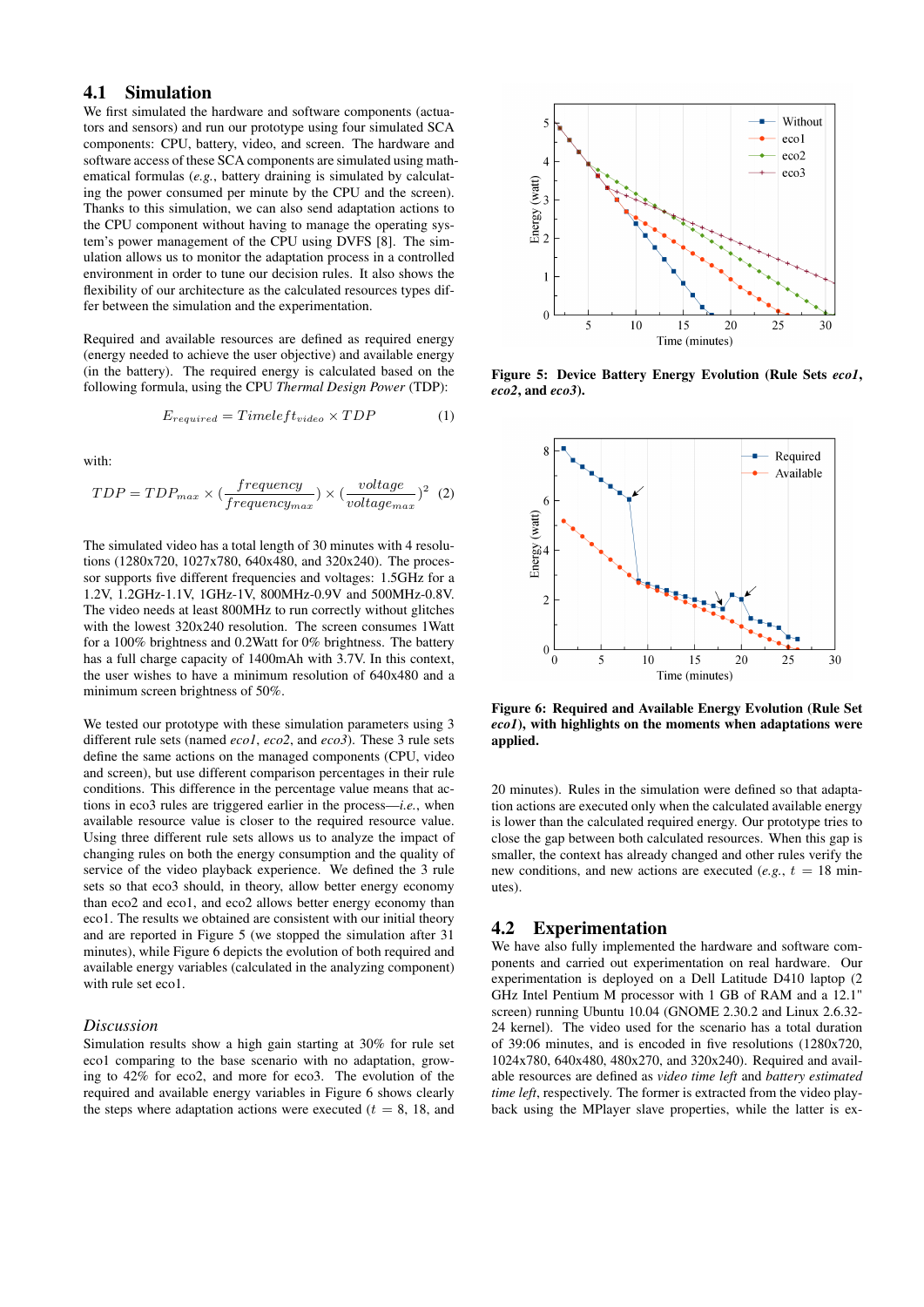tracted using the ACPI (*Advanced Configuration and Power Interface*) command.

We tested our prototype with 2 rule sets, similar to those used in our simulation. Actions in these rules apply on the video, screen, and sound components. We named the rule sets *eco5* and *eco6*, with *eco6* allowing better energy economy than *eco5*.

Results with rule sets *eco5* and *eco6* are depicted in Figure 7. The battery has 12.2Wh and a percentage of 38.1%. The value of the battery time left is taken from the ACPI program. It is an estimated value and depends on the system activity on the time of the call. This explains the difference in the values in the first two minutes between *eco5* and *eco6*.



Figure 7: Device Battery Lifespan Evolution with Rule Set *eco5* and *eco6*.

#### *Discussion*

The results show clearly the advantage of using our energy-driven adaptation architecture, since the use of *eco6* rules demonstrated a gain of 31.25% in the playback lifespan compared to the base scenario without adaptation. In our experiments, the battery time left is way shorter than the length of the video ( $\approx$  26 min for a 39 min video). We managed to gain 6 minutes with rule set *eco5*, and 10 minutes with *eco6* in comparison to results without any adaptations. Our experimentation shows that, although the gain is smaller in comparison to the simulation, we still get major gains ranging from 10 to 30% depending on rule sets used.

### 4.3 Discussions

#### *Simulation and experimentation*

The main difference in the experimentation is that the sensor and actuator components had access to the hardware and software, unlike the simulation where this access is simulated using mathematical formulas. The energy consumption follows a straight evolution in the simulation, and results show a optimal efficiency of our adaptations. In the experimentation, the results are less predictable, but still shows an average gain of 20%, with a peak over 30%. This difference in energy gains comes from the experimental conditions, which are closer to the reality then the simulation ones.

#### *Importance of rules*

The results confirmed the impact of rule definitions on adaptation. Choosing strict rules allows the system to save more energy or time,

and thus enabling it to achieve the user objective. However, and in order to achieve this energy saving, stricter rules impact the quality of service and the user experience for a longer time (playing with the lowest resolution version of the video, or reducing the brightness of the screen earlier in the playback). The way rules are defined impacts the time of the adaptation outbreak and this impact influences the adaptation process and the results. User preferences also influence the results due to the fact that they act as rule filters (Cf. Simulation in Section 4.1). Finally, the environment context in which the application evolves also influences decisions made by our architecture (*e.g.*, executing other applications while playing the video).

### 5. RELATED WORKS

Existing middleware energy solutions currently focus on one or few optimization techniques and system levels at a time.

#### *Energy modeling*

In [12], Petre presents an energy model using the middleware language MIDAS [13] that classifies energy as data, code, or computation unit resources. Computation units are distinguished into 3 types: *software*, *hardware*, and *electrical sockets*. Energy is defined as a quantity that is consumed by the hardware (and indirectly by the software) components. In our architecture, we list the information to be gathered and needed for the energy analysis. We also extend the definition of quality of context to add the *energy source type*, which covers the types listed by the author, and allows the consideration of other or new types (such as renewable energy).

#### *Mobile Computing and Networks*

The rules we used in our prototype are similar to the Transhumance [11] adaptation policies, but our rule model focuses on the user objective and is defined according to that goal. Energy management in Transhumance focuses mostly on adapting the middleware modules. Applications adaptations is achieved if the middleware adaptations affect the applications normal functioning. Our approach, however, targets software and hardware components regardless of they being part of the applications or the middleware. Unlike Transhumance, we also incorporate conflict detection and resolving management in our architecture.

In [17], the authors propose an energy-aware middleware for mobile devices that is based on application classifications and power estimations to accomplish application-specific energy optimizations. Applications are first classified based on their activity and a power estimator is used for estimating energy consumption of hardware components and applications. Then, a processing engine manages events and power consumption and uses a policy manager to chose adaptive policies to apply on the system. In comparison, we use a rule-based decision engine to chose adaptation actions, which is similar to the general approach proposed by the authors. However, our approach is based on general components and resources computation while they base their energy management on application specific power estimation and classification. We also propose some mechanisms (*e.g.*, conflict resolver) to maintain system integrity and adaptation coherence, and we do not rely solely on the correct definitions of adaptations rules. The authors, however, plan to add the functionality of conflict management in their future works.

In [10], the authors proposed a middleware framework, PARM, for low-power devices. PARM dynamically reconfigures component distribution on these devices and migrate components to proxy